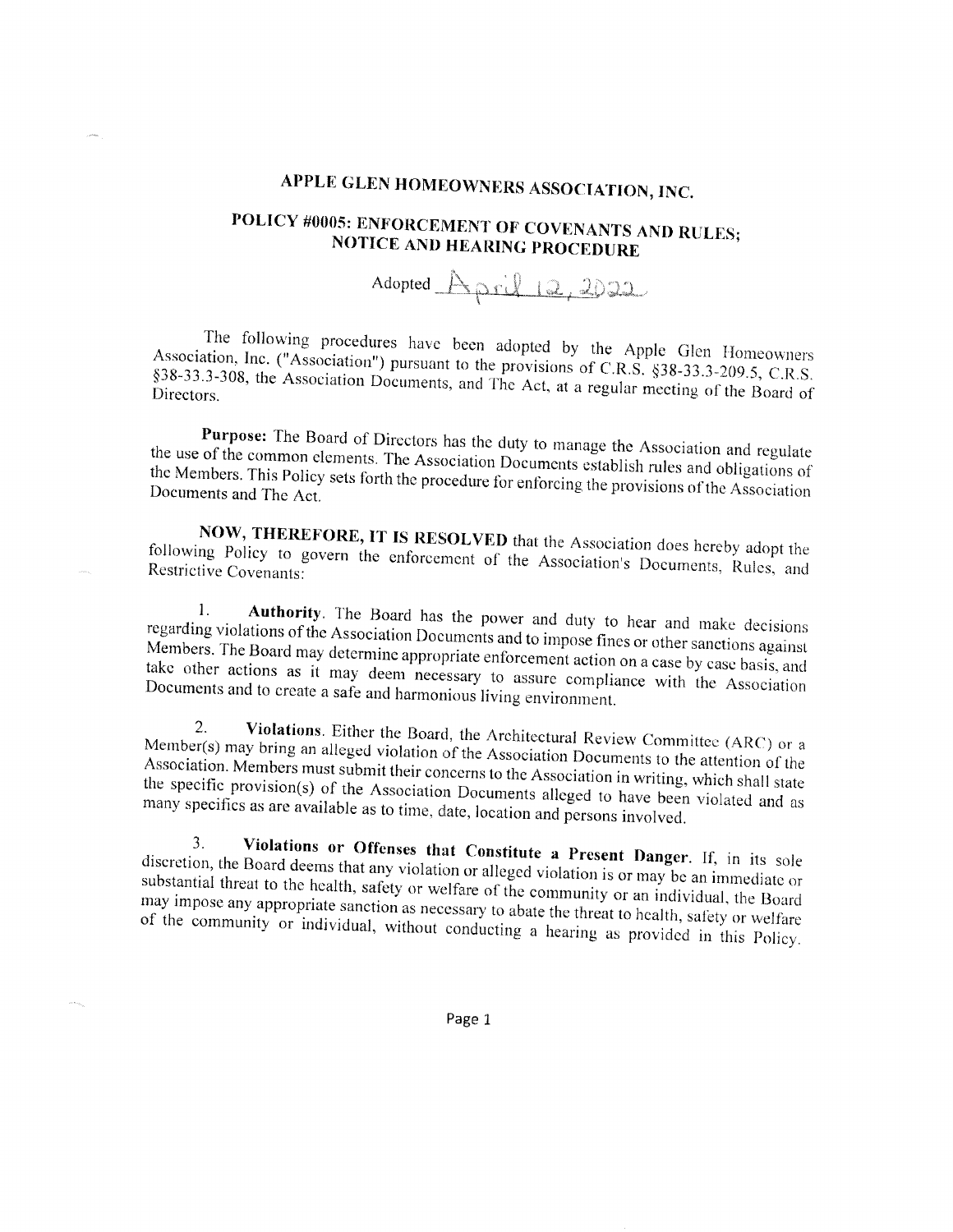Following any actions of the Association to abate a present danger, the matter shall be addressed as provided in this Policy.

 $4<sub>1</sub>$ Notice and Right to Hearing. If the Board determines that the allegations are sufficient to constitute a violation of the Association Documents and that action is warranted, the Association shall send a notice to the Member alleged to have violated the Association Documents, by certified mail, return receipt requested, to the mailing address of the Respondent appearing on the records of the Association.

Notice and Demand for Abatement. The notice and demand for  $(a)$ abatement ("Notice and Demand for Abatement") shall advise the Member of the alleged violation, the action required of the Member to abate the violation, and a reasonable time period during which the violation may be abated without further sanction. The notice shall also advise the Member that if the violation is not abated within the allowed time or if any similar violation occurs, the Board may impose a sanction against the Member after notice and hearing. The Member is solely responsible for the actions and or inactions of their tenants, family members, and guests.

Continuing Violation. At any time within 12 months of the date of the  $(b)$ demand for abatement, if the violation continues past the time allowed for abatement or if the same or similar violation subsequently occurs, the Board shall mail the Respondent a written notice of a hearing (Notice of Hearing) to be held by the Board. The Notice of Hearing shall contain information regarding:

> the nature of the alleged violation, and  $\mathbf{i}$ .

ii. the time and place of the hearing, which shall not be less than ten days from the date of the Notice of Hearing, and

an invitation to attend the hearing and produce any statement, iii. evidence, and witness on the Member's behalf, and

> iv. the proposed sanction to be imposed.

Statement of Potential Action by Association. The Notice of Hearing  $(c)$ shall contain the following statement: The Board may determine that the Member's failure to respond or appear at the hearing constitutes a no-contest plea to the alleged violation. If the Member fails to appear at the specified date and time or otherwise fails to respond to the Association, the Board may proceed with or without a hearing at its discretion to make its determination of the allegations based on all available relevant facts and circumstances and enforce the provisions of the Association's Documents as the Board deems necessary. The Member is solely responsible for the actions and or inactions of their tenants, Family members, and guests.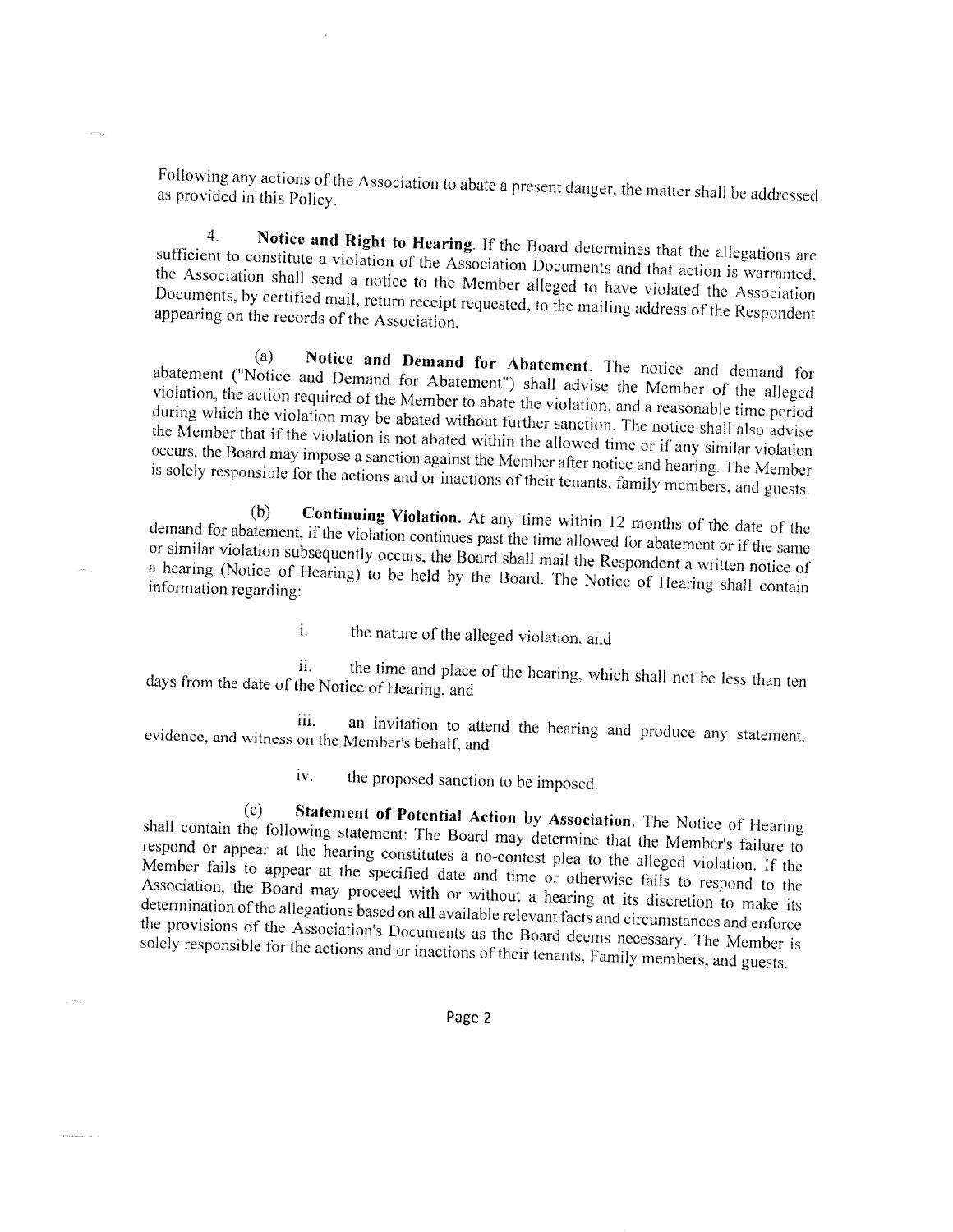Satisfaction of Notice of Hearing. Proof of notice shall be deemed  $(d)$ adequate if a copy of the notice, together with a statement of the date and manner of delivery, is entered in the record of the hearing by the officer, director, or agent who delivered such notice. The notice requirement shall be deemed satisfied if the alleged violator appears at the hearing.

5. Hearing. Each hearing shall be held at the scheduled time, place and date, unless the Member has failed to respond or appear at the hearing.

Conduct of Hearing. The Board may grant continuance(s) for good cause.  $(a)$ In conducting the hearing, the Board may exercise its discretion as to the specific manner in which a hearing shall be conducted, question witnesses and review evidence, and act as it may deem appropriate or desirable to permit the Board to reach a just decision. Neither the party bringing the matter to the attention of the Association or the Member must be in attendance at the hearing, but both are encouraged to attend. Any party may elect not to present evidence at the hearing. Action taken by the Board shall be fair and reasonable taking into consideration all of the relevant facts and circumstances. Each hearing shall be open to attendance by all Members of the Association, except those portions of which may necessitate an executive session of the Board.

Opportunity to be Heard. The hearing shall be conducted in a manner that  $(b)$ affords the alleged violator a reasonable opportunity to be heard. If the respondent does not appear but a written response is filed, the Board shall render its decision based on the information contained in the allegation and the written response, considering all of the relevant facts and circumstances. If neither an appearance nor a written response is made, the Board need not conduct a hearing or make any further findings except that it may determine that the Member's failure to appear or respond constitutes a no-contest plea to the complaint, and impose appropriate sanctions or otherwise enforce the provisions of the Association Documents, or both.

Decision. If the Respondent does not appear but files a written response, the Board 6. shall render its decision based on the information provided in the written response, taking into consideration all of the relevant facts and circumstances. If neither an appearance nor a written response is made, the Board need not conduct a hearing or make any further findings except that it may determine that the Respondent's failure to appear or respond constitutes a no-contest plea to the alleged violation, and impose appropriate sanctions or otherwise enforce the provisions of the Association Documents, or both. If an appearance is made, after all testimony and other evidence has been presented to the Board at a hearing, the Board shall render its decision(s), taking into consideration all of the relevant facts and circumstances. If the Board does not inform the Respondent of its decision at the time of the hearing, or if no hearing is held, the Board will provide a written decision to the Respondent's address of record via regular U.S. Mail within five  $(5)$  days after the hearing or meeting at which the determination is made.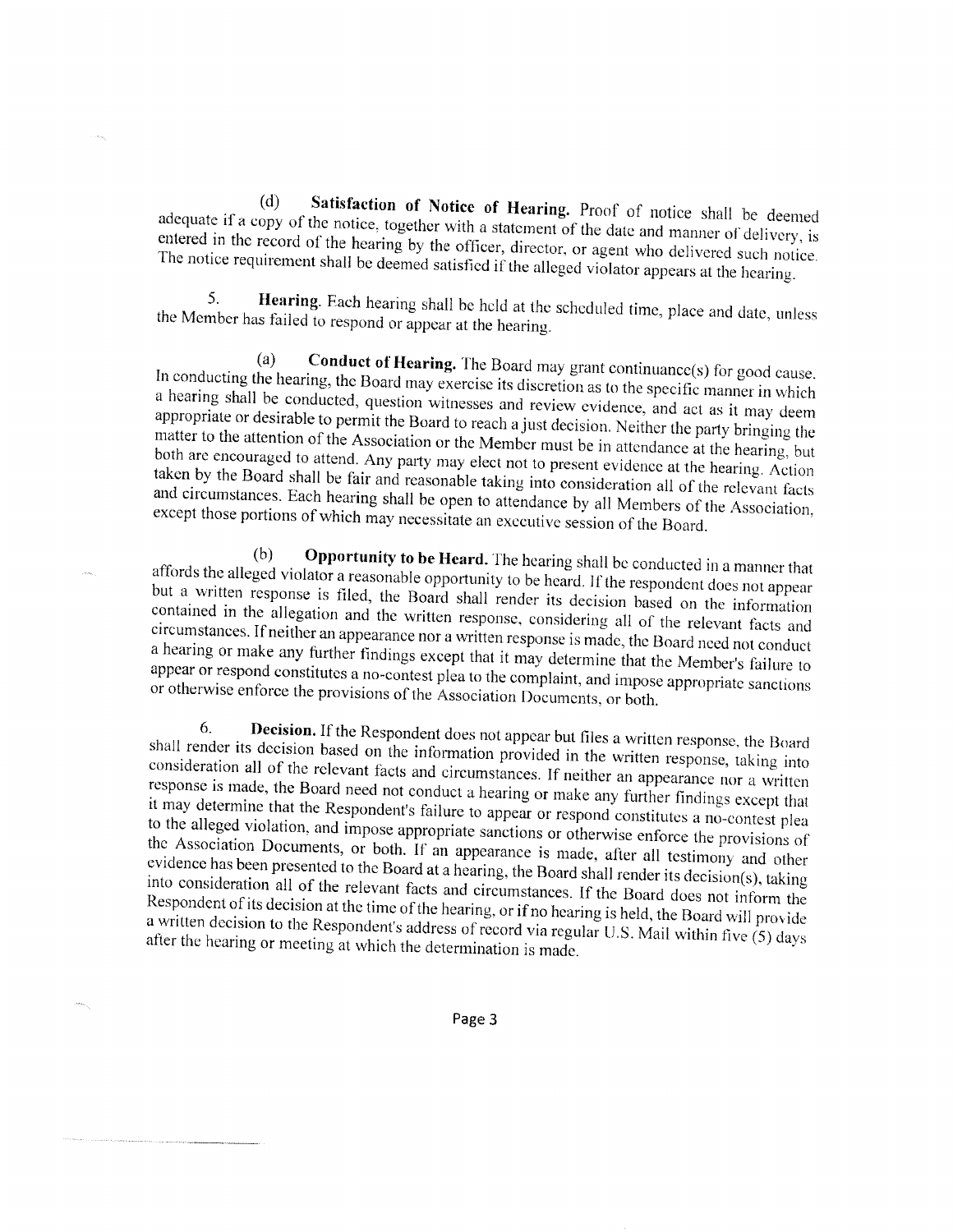Business Judgment Rule. The decision of the Board to pursue enforcement in any  $7.$ particular case shall be left to the Board's discretion, subject to the duty to exercise its business judgment, and shall not be arbitrary or capricious in taking enforcement action. Without limiting the generality of the foregoing, the Board may determine that, under the circumstances of a

Association Position. The Association's position is not strong enough to  $(a)$ justify taking any further action or that the covenant, restriction, or rule being enforced is, or is likely to be construed as, inconsistent with applicable law.

Extent of Violation. Although a technical violation may exist or may have  $(b)$ occurred, it is not of such a material nature as to be objectionable to a reasonable person or to justify expending the Association's resources.

Best Interests of the Association. That it is not in the Association's best  $(c)$ interests, based on hardship, expense or other reasonable criteria, to pursue the enforcement action.

Enforcement, Attorney's Fees, and Fines/Sanctions. The provisions of this 8. Policy shall not limit or be a condition precedent to the Association's right to enforce the Association Documents by any means available to the Association, including, but not limited to, commencement of a lawsuit to force compliance or seeking injunctive relief or damages. The Association shall be entitled to reimbursement of all reasonable attorney's fees and costs incurred by the Association in connection with any enforcement action, including any proceeding under this Policy. Without limiting the Association's remedies under the Association Documents, the Association may assess fines and suspend membership privileges in accordance with this Policy. If the violation involves damage to Association property, the violator shall pay the costs of repair or replacement. The Board may revoke or suspend the violator's privileges for a period of time equal to the duration of the violation, except that any suspension of voting rights of a Member shall not exceed 60 days following any violation by such Member unless such violation is a continuing violation, in which case such suspension may continue for so long as such violation continues and for up to 60 days thereafter.

#### $9<sub>r</sub>$ Fines.

Schedule of Fines. Fines may be levied for violations of the Association (a) Documents as follows:

> i. **Architectural Violations.**

Each violation: \$150.00 plus \$50.00 per day until plans have been

submitted.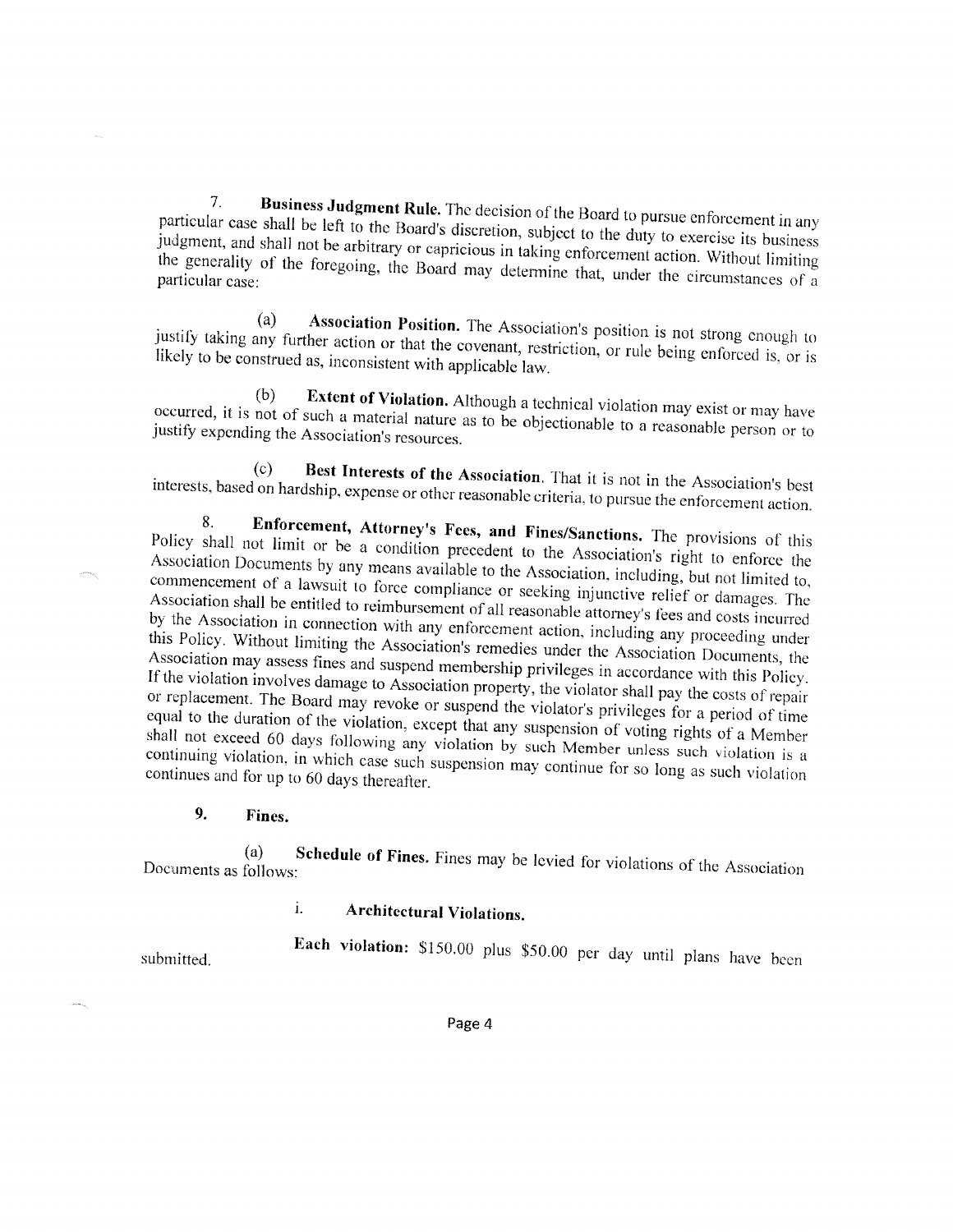#### ii. Parking and Vehicular Violations.

Number of violations in a 12 month period Fine Amount **First violation: Warning** Second violation: \$50.00 fine Third violation: \$100.00 fine

#### iii. Pet / Animal Violations.

Number of violations in a 12 month period Fine Amount First violation: Warning Second violation: \$100.00 fine Third violation: \$200.00 fine

#### iv. Debris / Clean-Up Violations.

Number of violations in a 12 month period Fine Amount **First violation: Warning** Second violation: \$50.00 fine plus cost of cleanup. Third violation: \$100.00 fine plus cost of cleanup.

#### $\mathbf{v}$ . **General Nuisance Violations.**

Each violation: \$500.00

#### Violations of any other provisions of the Declaration not vi. specifically defined above.

Number of violations in a 12 month period Fine Amount First violation: Warning Second violation: \$50.00 fine Third violation: \$100.00 fine

Additional Fines. A Member who accumulates 3 violations within a 12  $(b)$ month period will be deemed to be a habitual offender. Without limiting the Board's ability to fine or suspend membership privileges in accordance with these Policies and procedures, habitual offenders, continuing violations, or violations which have an indefinite commencement or termination date, shall all be subject to a fine of \$100 per month until the violation is corrected, and/or suspension of membership privileges as determined by the Board. Further, in the event of a determination by the Board of a willful, wanton or flagrant disregard for the provisions of the